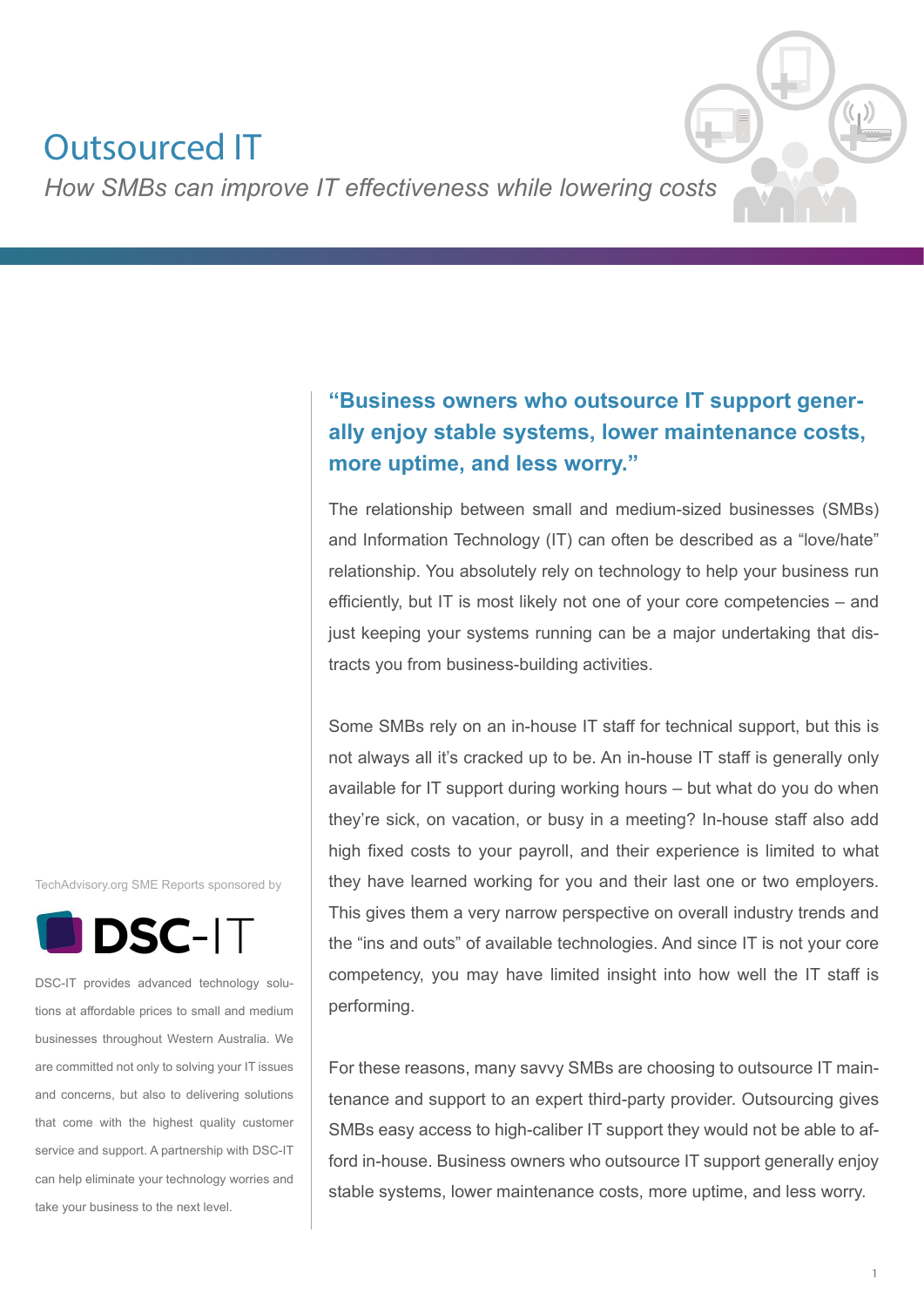### **The strategic advantages of outsourcing vs. full-time staff**

In a very small business, it's pretty obvious that hiring a full-time IT person, let alone a full staff, is not a viable option. But hiring full time IT resources may not be the ideal choice for larger businesses either. To illustrate this point, let's take a look at the costs and benefits of hiring one full-time IT staffer compared to contracting with an outsourced IT provider.

| <b>IT Support Option</b>      | <b>Full time IT staff member</b>                                                                                                                                                                                                                                                                                                                                                                                                                                                                                 | <b>Outsourced IT Provider</b>                                                                                                                                                                                                                                                                                                                                                                                                                                                                                                                                           |
|-------------------------------|------------------------------------------------------------------------------------------------------------------------------------------------------------------------------------------------------------------------------------------------------------------------------------------------------------------------------------------------------------------------------------------------------------------------------------------------------------------------------------------------------------------|-------------------------------------------------------------------------------------------------------------------------------------------------------------------------------------------------------------------------------------------------------------------------------------------------------------------------------------------------------------------------------------------------------------------------------------------------------------------------------------------------------------------------------------------------------------------------|
| <b>Approximate Cost</b>       | £3000/month<br>Salary + benefits                                                                                                                                                                                                                                                                                                                                                                                                                                                                                 | £3000/month<br>Managed services contract                                                                                                                                                                                                                                                                                                                                                                                                                                                                                                                                |
| <b>Available Resources</b>    | 1 person                                                                                                                                                                                                                                                                                                                                                                                                                                                                                                         | A team of experts with various<br>backgrounds and experience                                                                                                                                                                                                                                                                                                                                                                                                                                                                                                            |
| <b>Scalability Options</b>    | None                                                                                                                                                                                                                                                                                                                                                                                                                                                                                                             | Excellent                                                                                                                                                                                                                                                                                                                                                                                                                                                                                                                                                               |
| <b>Technical Capabilities</b> | Strong:<br>■ PC support<br><b>Network and server</b><br>administration<br>• Patches and upgrades<br>Some experience:<br>Data backup<br><b>Business continuity planning</b><br><b>Security protocols</b><br>Product selection and<br>procurement<br>Project management<br>Licensing<br>Limited experience:<br>Infrastructure design and<br>implementation<br>■ Network design and<br>implementation<br>■ Telephony and VoIP<br>Industry trends and best<br>practices<br>■ Strategic business use<br>of technology | Strong:<br>■ PC support<br>• Network and server<br>administration<br>• Patches and upgrades<br>■ Data backup<br><b>Business continuity planning</b><br>■ Security protocols<br>• Product selection and<br>procurement<br>Project management<br>Licensing<br>Infrastructure design and<br>implementation<br>■ Network design and imple<br>mentation<br>■ Telephony and VoIP<br>Strategic business use of<br>technology<br>Industry trends and best<br>practices<br><b>PLUS</b><br>• 24/7 system monitoring<br>and support<br>• remote, overnight<br>patches and upgrades |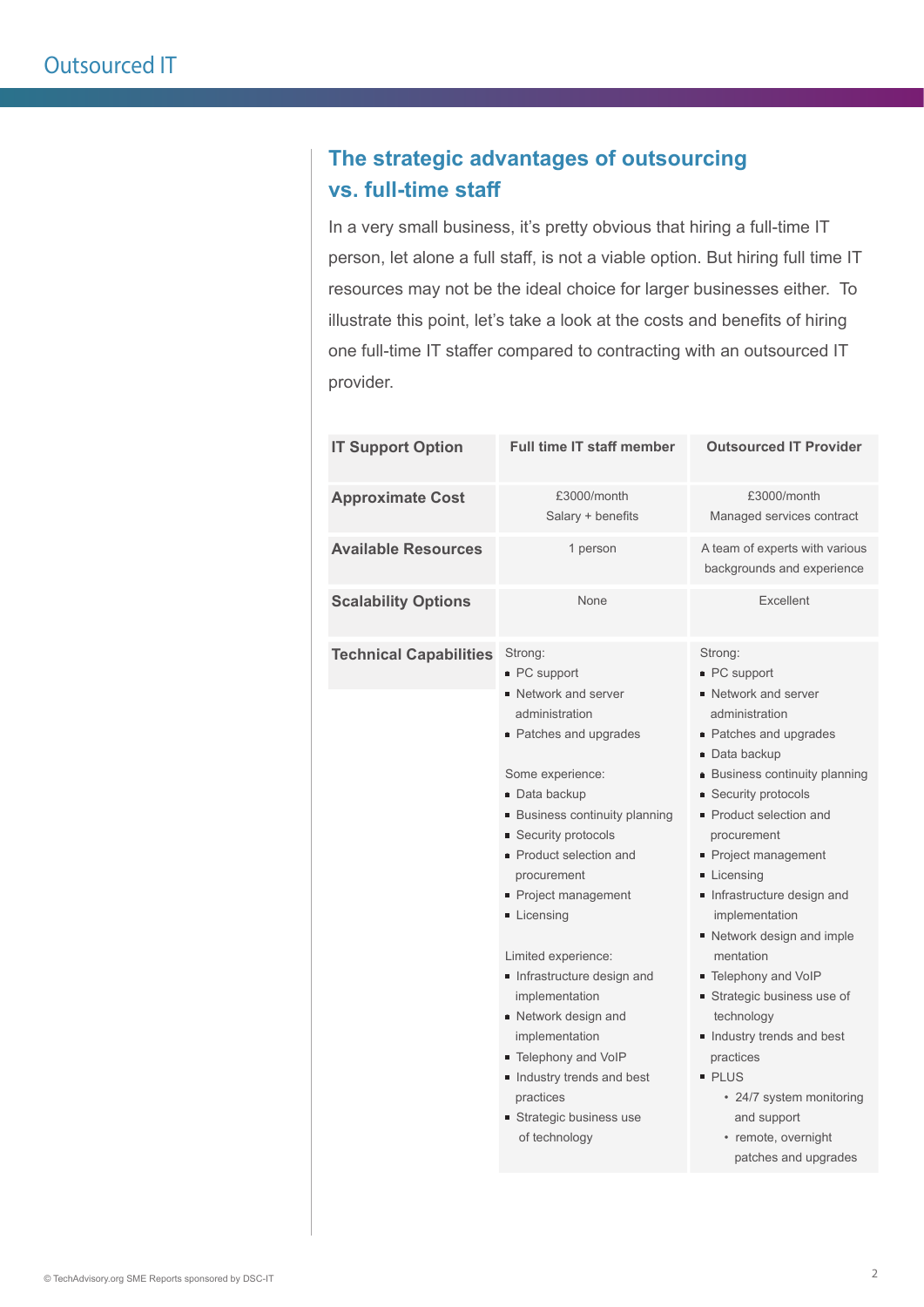| <b>IT Support Option</b> | <b>Full time IT staff member</b>                                                                                                                                   | <b>Outsourced IT Provider</b>                    |
|--------------------------|--------------------------------------------------------------------------------------------------------------------------------------------------------------------|--------------------------------------------------|
| <b>Availability</b>      | ■ 40 hours a week, usually<br>only during normal business<br>hours. Unavailable during<br>sick / personal days,<br>holidays, and vacations.<br>■ Overtime is extra | ■ 24 / 7 / 365 service<br>Fixed fee, no overtime |
|                          |                                                                                                                                                                    |                                                  |

As you can see, outsourced services generally cost less than maintaining an in-house IT staff – and the technical expertise, availability, and scalability is far superior.

#### **Consider a hybrid solution**

Even if you have an in-house IT solution that works for you, you might benefit from adding an outsourced solution to supplement your existing support. The advantages of a hybrid scenario include:

- adding a new level of expertise and experience
- economically extending service hours
- covering staff shortages
- handling special projects
- freeing up your in-house team to focus on tasks more essential to core operations.

#### **Finding an IT company that fits your needs**

Once you've made the decision to outsource, it's time to select a provider – and you will have plenty of options. New IT providers crop up at a dizzying pace, but they're certainly not all equal – or even competent. Anyone who has a history of troubleshooting their friends' computer woes can start up an IT support company, but that doesn't mean they have the breadth of knowledge and experience you need to effectively manage your entire IT environment.

So how can you find an IT company that is right for you and your business? Before signing any contracts, make sure you grill potential providers on these two critical points:

"...A business-savvy provider who gets to know your business is much more likely to point out technologies that can provide you with cost savings and enhanced efficiency.<sup>"</sup>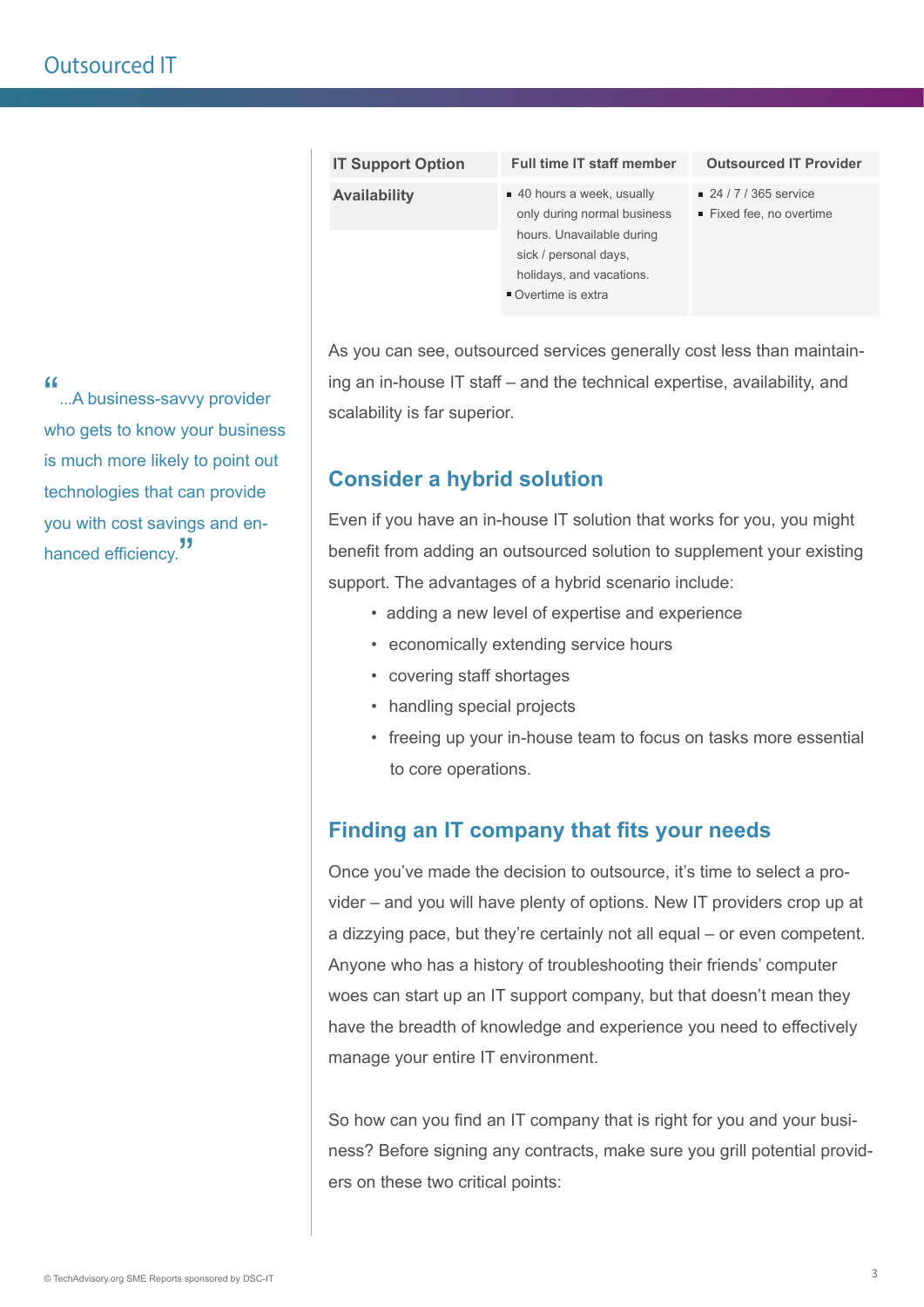- **1. Find out how they view technology in relation to your business.** The most common shortcoming for an outsourced IT provider is not technical expertise – it's business acumen. Ask potential providers how they will manage or recommend technology in light of your specific business goals, and what strategic approach they take to technology as a business tool. Ask for specific examples of how they have merged the two in the past. A business-savvy provider who gets to know your business is much more likely to point out technologies that can provide you with cost savings and enhanced efficiency.
- **2. Explore their communication and management philosophies.** Do they have a set communication process? Are they prepared to adjust services and projects in light of feedback from your team? Will they proactively manage their relationship with you, conducting periodic reviews of your technology and recommending improvements and upgrades? Or are they going to sit back and wait for you to come to them?

A truly effective IT Company will do more than just fix what's broken. You want a service that understands your business and goals and will proactively help you reach them. Investigating these two areas carefully will help you select a provider who will be an asset to your business for many years.

#### **Happily ever after**

Outsourcing IT support can be a win/win for many SMBs. If the relationship is entered into carefully, an outsourced provider can offer far superior technical expertise and 24/7 availability at approximately the same cost as (or even less than) full-time resources – without the overhead, HR paperwork, sick days, or overtime. The right provider will show you ways to use technology to lower costs and increase productivity for greater payback on your IT investments.